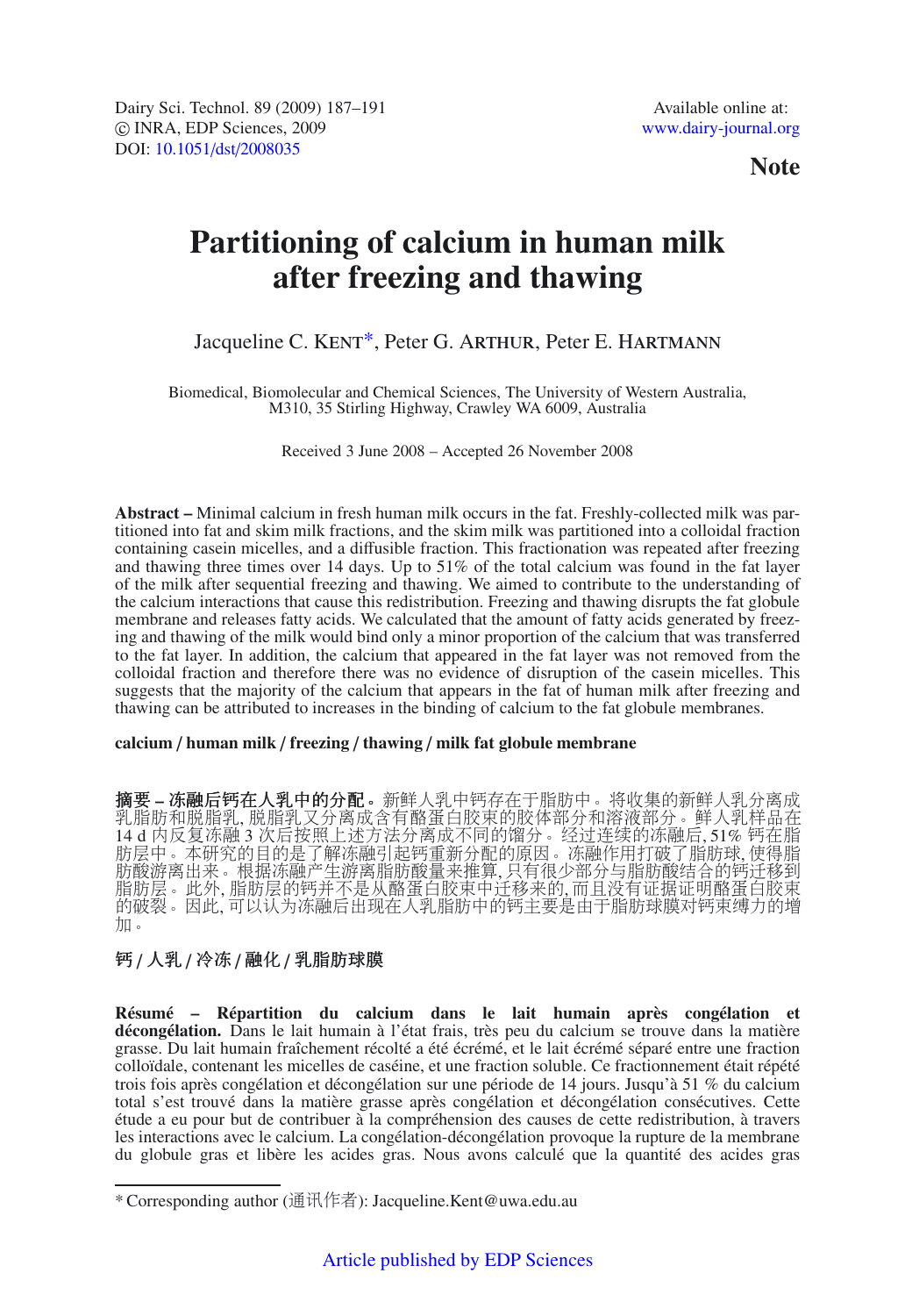qui sont produits après congélation et décongélation du lait ne peut lier qu'une petite proportion du calcium qui était transféré à la surface de la couche lipidique. De plus, le calcium qui apparaît dans la matière grasse ne provient pas de la fraction colloïdale, et il n'y a donc pas de signe de la rupture des micelles de caséine. Ceci suggère que la majeure part du calcium qui apparaît dans la matière grasse du lait humain après congélation et décongélation peut être attribuée à une augmentation de la liaison du calcium aux membranes des globules gras.

#### **calcium** / **lait humain** / **congélation** / **décongélation** / **membrane du globule gras**

#### **1. INTRODUCTION**

An adequate intake of calcium from human milk is essential for mineralisation of the developing skeleton of the breastfed infant. Therefore, accurate measurement of the concentration of calcium in human milk is important, and requires consideration of the alterations in the distribution of calcium between fractions of the milk during processing of milk samples.

Calcium is bound to casein micelles in the colloidal fraction of milk, and also occurs in the diffusible (not protein bound) fraction of milk predominantly as ionized calcium and calcium citrate [\[9](#page-4-0)]. The concentration of calcium phosphate in the diffusible fraction of milk is very low (about 0.4 mmol·L−<sup>1</sup> [\[9\]](#page-4-0)) and does not make a significant contribution to the total concentration of calcium in the milk.

Assessment of the concentration of calcium in human milk may be affected by the collection and processing of the samples. Non-fat components of human milk are usually measured in samples of milk that have been frozen, thawed, and centrifuged to remove the fat so that samples of skim milk can be analysed. This will be satisfactory if the calcium does not occur in the fat layer of the milk.

The proportion of total calcium found in the fat layer of freshly-collected human milk ranges from 0% to  $16\%$  $16\%$  $16\%$  [\[5,](#page-4-1) 6, [9](#page-4-0)]. However, after freezing and thawing, an increase in the amount of calcium in the fat layer has been found [\[4](#page-4-3), [9](#page-4-0)]. The calcium interactions resulting from freezing and thawing are unclear. Neville et al. [\[9\]](#page-4-0) suggested three possible explanations for the increase in calcium in the fat layer: (1) calcium binding to free fatty acids exposed when the milk fat globule membrane is broken; (2) binding of calcium to the lipid droplet as occurs in homogenized bovine milk; or (3) binding of casein to the milk fat globule membrane. Fransson and Lönnerdal have partitioned the fat fraction of human milk and found that 67% of the calcium in the fat was associated with the outer fat globule membrane, 24% with the inner fat globule membrane and 8–9% with the core triacylglycerols [\[5,](#page-4-1) [6\]](#page-4-2).

We aimed to determine the proportion of calcium in the fat layer of freshlycollected human milk samples in order to confirm if it is insignificant [\[9](#page-4-0)] or more than  $10\%$  [\[5](#page-4-1), [6\]](#page-4-2); to assess the redistribution of calcium in human milk samples after successive freezing and thawing; and to try to elucidate the calcium interactions that cause the redistribution.

#### **2. MATERIALS AND METHODS**

Five mothers in established lactation gave informed consent for the manual expression of milk samples into 5 mL vials that were immediately placed on ice. In fresh, whole milk samples, pH was measured on a Nova 5 blood gas analyser (Nova Biomedical, Waltham, MASS, USA). After digestion of 25 μL of whole milk with nitric acid the concentration of calcium was measured by atomic absorption spectrophotometry using conditions similar to those recommended by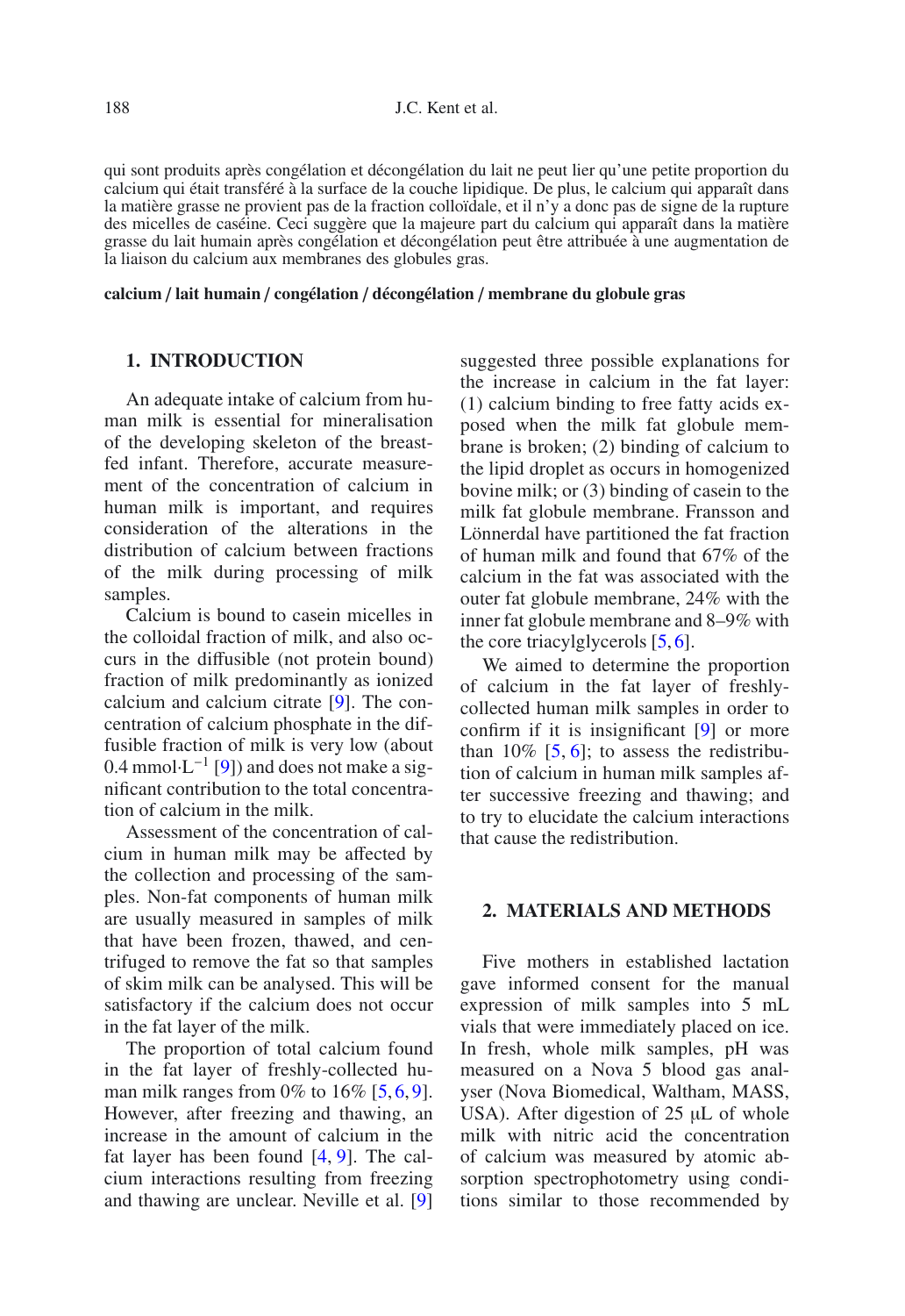| Day            | рH                | Calcium concentration (mM) |                   |
|----------------|-------------------|----------------------------|-------------------|
|                |                   | Skim                       | Ultrafiltrate     |
| $\Omega$       | $7.36 \pm 0.02$   | $6.43 \pm 0.37$            | $5.00 \pm 0.28$   |
| $\overline{4}$ | $6.78 \pm 0.03**$ | $5.66 \pm 0.35^*$          | $4.18 \pm 0.36**$ |
| 7              | $6.97 \pm 0.04**$ | $4.88 \pm 0.47^*$          | $3.52 \pm 0.31*$  |
| 14             | $6.59 \pm 0.03**$ | $2.88 \pm 0.38**$          | $1.83 \pm 0.40**$ |

<span id="page-2-0"></span>**Table I.** pH in whole milk, and calcium in skim milk and ultrafiltrate prepared when freshly collected (day 0) or after consecutive freezing and thawing on days 4, 7 and 14.

Values are mean  $\pm$  SEM,  $n = 5$ .

Significantly different (paired *t*-test) from previous sampling time:  $* P < 0.02$ ,  $* P < 0.001$ .

the manufacturer of the atomic absorption spectrophotometer (Varian Techtron Pty. Ltd., Melbourne, Australia) using lanthanum chloride  $(0.2\% \text{ v/v})$  as a releasing agent, a calcium/magnesium hollow cathode lamp and a lean air-acetylene flame. One aliquot of the milk was defatted by centrifugation in 250 μL microcentrifuge tubes (7000 $\times$  *q*, 5 min, room temperature), the fat layer was removed by slicing the tube below the fat layer, and the concentration of calcium was measured in the skim milk. Within 4 h of collection another aliquot was separated into colloidal and diffusible (ultrafilterable) fractions at room temperature using an Amicon MPS-1 System containing a YMT ultrafiltration membrane (MW cutoff 30 000 g·mol<sup>-1</sup>) (Amicon Corporation, Danvers, MASS, USA). The colloidal fraction contains caseins, lactoferrin and immunoglobulins, and the ultrafiltrate contains small molecular weight proteins such as lysozyme and α-lactalbumin. The concentration of calcium was measured in the ultrafiltrate. The remainder of the whole milk sample was frozen at  $-15$  °C. On days 4, 7 and 14 after collection, the milk samples were thawed, aliquots defatted, partitioned and calcium concentration measured in the skim milk and ultrafiltrate, and the remainder of the sample was refrozen.

A physicochemical model of ion interaction using intrinsic association constants and adjusted for the calculated ionic strength as described by Holt et al. [\[8\]](#page-4-4) was created using Stella II (1990–1994, High Performance Systems, Inc., Hanover, NH 03755, USA).

#### **3. RESULTS AND DISCUSSION**

The concentration of total calcium in the fresh milk samples was  $5.95 \pm$ 0.34 mmol⋅L<sup>-1</sup> (mean  $\pm$  SEM), which is not significantly different from the concentration of calcium measured in the skim milk (Tab. [I\)](#page-2-0). This result contrasts with those of Fransson and Lönnerdal [\[5](#page-4-1)[,6](#page-4-2)] who found 10–16% of the total calcium in the fat layer of fresh milk samples, but is consistent with the results of Neville et al. [\[9\]](#page-4-0). The calcium in the fat increased to  $4.6 \pm 4.4\%$  16.4 + 4.4% and 51.2 + 2.8% of the 4.4%,  $16.4 \pm 4.4\%$  and  $51.2 \pm 2.8\%$  of the total calcum at 4, 7 and 14 days, respectotal calcium at 4, 7 and 14 days, respectively, after consecutive freezing and thawing. Each successive freezing and thawing caused a significant decrease in the concentration of calcium in the skim milk (Tab. [I\)](#page-2-0). There were concurrent decreases in the concentration of calcium in the casein-free ultrafiltrate. The equivalent loss of calcium from both the skim milk and the ultrafiltrate indicates that the calcium in the colloidal fraction (bound to casein) was not affected by freezing and thawing. If casein were binding to the milk fat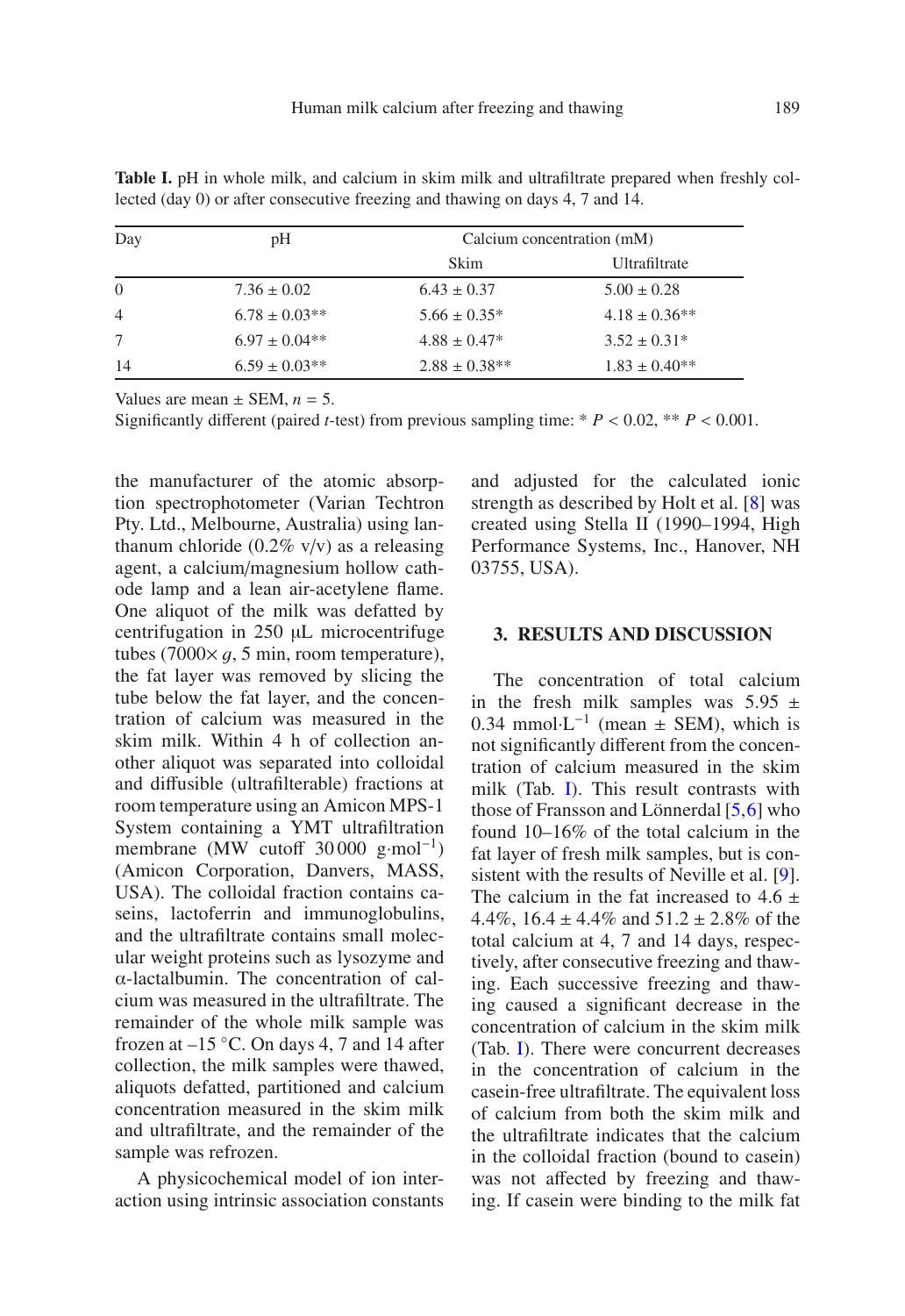globule membrane fraction after freezing and thawing as has been suggested [\[9](#page-4-0)] a loss of calcium from the colloidal fraction would have been expected.

The human milk fat globule was thought to consist of triacylglycerols surrounded by a lipophilic inner membrane with few phospholipids and a hydrophilic outer membrane with a higher proportion of phospholipids [\[3\]](#page-4-5). Chappell et al. [\[2](#page-3-0)] have provided evidence that freezing and/or thawing ruptures the fat globule membrane. This would release triacylglycerols and expose the phospholipids of the fat globule membranes. Bitman et al. [\[1\]](#page-3-1) showed that in samples of human milk that were extracted immediately after collection, 99% of the fat was in the form of triacylglycerol and only 0.08%  $(0.1 \text{ mmol·L}^{-1})$  was in the form of free fatty acids. However, after storage at  $-20$  °C for 6 to 18 months and freezing and thawing the samples twice, free fatty acids comprised 16.66% of the total fat  $(27 \text{ mmol} \cdot \text{L}^{-1})$ . Fatty acids (RCOOH) are weak acids with a pK of ∼ 4.85. Thus the ionised form (RCOO−) is the predominant species in aqueous solutions at a pH above the pK of the acid. This may contribute to the decrease in pH after freezing and thawing (Tab. [I\)](#page-2-0). Using an association constant of 15 for  $Ca^{2+}$  and RCOO<sup>-</sup> [\[8\]](#page-4-4) in the physicochemical model of ion interaction predicts that this would result in an increase in RCOOCa<sup>+</sup> of 0.25 mmol⋅L<sup>-1</sup>. This is only 10% of the calculated change in the calcium concentration in the fat fraction. Therefore, the suggestion that calcium binding to free fatty acids exposed when the milk fat globule membrane is broken [\[9\]](#page-4-0) can explain only some of the calcium in the fat fraction of the milk after freezing and thawing.

These calculations suggest that the remainder of the loss of calcium to the fat fraction can be attributed to binding of calcium to the fat globule membranes as observed by Fransson and Lönnerdal [\[6](#page-4-2)]. These authors suggested that the calcium was loosely attached electrostatically to the membranes. Since interactions that are stabilized by ionic bonds will be strengthened at low temperatures [\[7\]](#page-4-6), it is likely that lower temperatures will strengthen the attachment of calcium to the phospholipids of the fat globule membranes [\[5](#page-4-1), [6](#page-4-2)]. Based on these findings, it follows that minimal calcium will be associated with the fat fraction of milk if samples are processed at room temperature immediately after collection.

#### **4. CONCLUSION**

These results show that there is minimal calcium in the fat layer of freshlycollected human milk samples. Optimal conditions for assessment of the concentration of calcium in human skim milk is to centrifuge freshly-collected samples at room temperature and remove the skim milk before freezing. After freezing and thawing, calcium appears in the fat layer. Our calculations show that calcium binding to free fatty acids can account for only a small fraction of the calcium that appears in the fat fraction. These results are consistent with binding of calcium to the phospholipids of the fat globule membranes.

**Acknowledgements:** The authors thank the mothers who donated milk samples. Financial support from Medela AG is gratefully acknowledged.

#### **REFERENCES**

- <span id="page-3-1"></span>[1] Bitman J., Wood D.L., Mehta N.R., Hamosh P., Hamosh M., Lipolysis of triglycerides of human milk during storage at low temperatures: a note of caution, J. Pediatr. Gastroenterol. Nutr. 2 (1983) 521–524.
- <span id="page-3-0"></span>[2] Chappell J.E., Clandinin M.T., McVey M.A., Chance G.W., Free fatty-acid content of human-milk: physiologic significance and artifactual determinants, Lipids 20 (1985) 216–221.